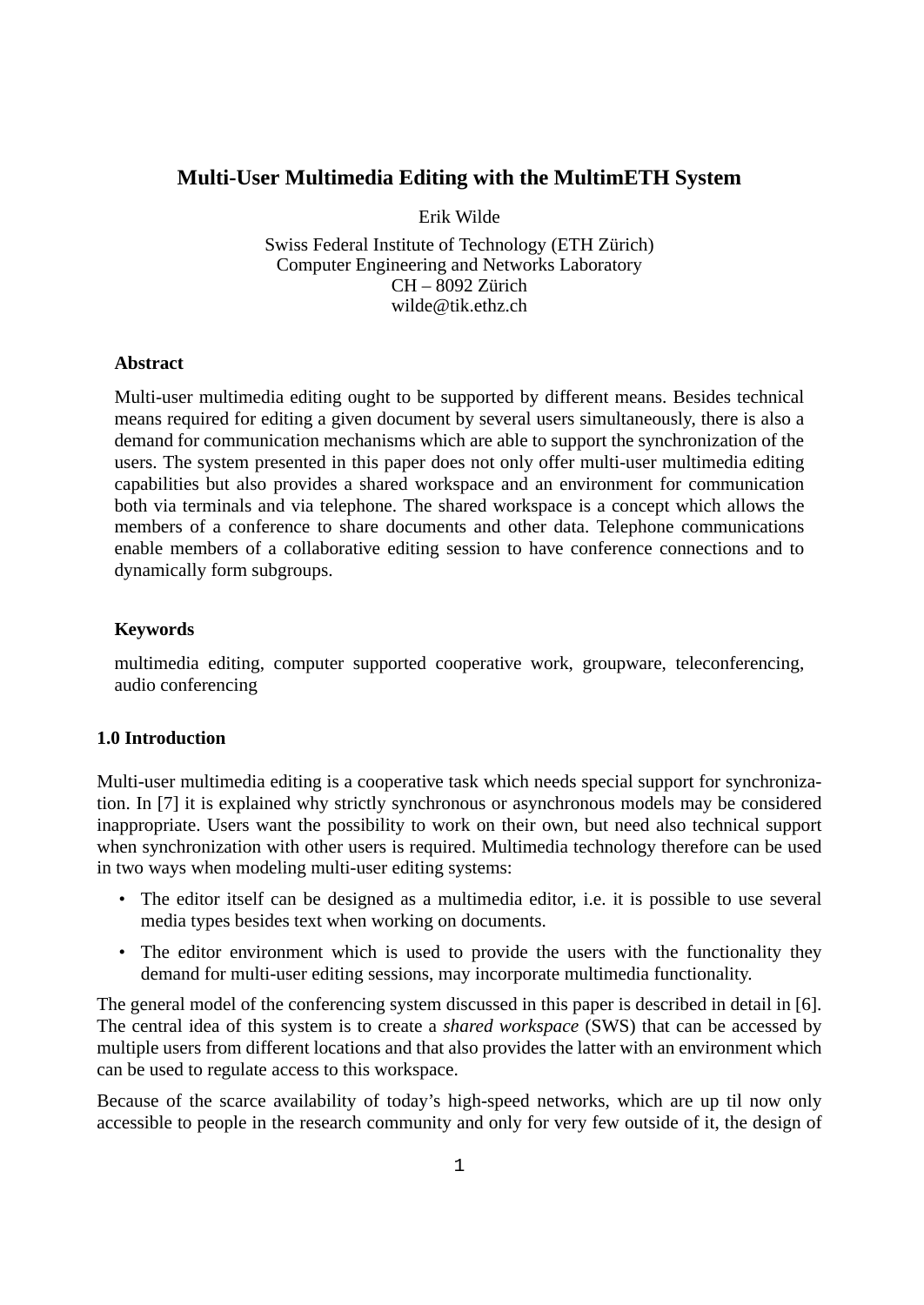the conferencing system is based on the assumption that low bandwidth channels are sufficient to make multimedia conferencing and multi-user editing possible. This design of the system thus allows the latter to be used over communication lines with 64 kbit/s (i.e. ISDN links) capacity or with even less (like modem connections which may be 19200 or 9800 bit/s). The scalability of the amount of information exchanged makes it easy to adapt the system to the underlying network. The following two chapters present the two main building blocks of this system, which are the conferencing system itself and the editor.

## **2.0 The Conferencing System**

This section will only discuss the properties of the MultimETH conferencing system, which are of relevance with regard to the task of multi-user editing and the support of multi-user editing in general. The system itself is described in detail in [6].

The main goal of the system is to support teleconferencing for small workgroups. There are two types of connections between users and the system: one connection for data transport and the other for transmission of audio. Since the system is conceived for today's low-bandwidth networks, audio is transmitted over normal telephone lines. The general topology of the system is shown in figure 1. The MultimETH server contains a special unit, namely the *audio conferencing*



Data Communications

Audio Communications

Figure 1: General MultimETH topology

*unit* (ACU) which manages the connections of the conference members over telephone lines. The following sections discuss the design and the implementation of the MultimETH Server and its components.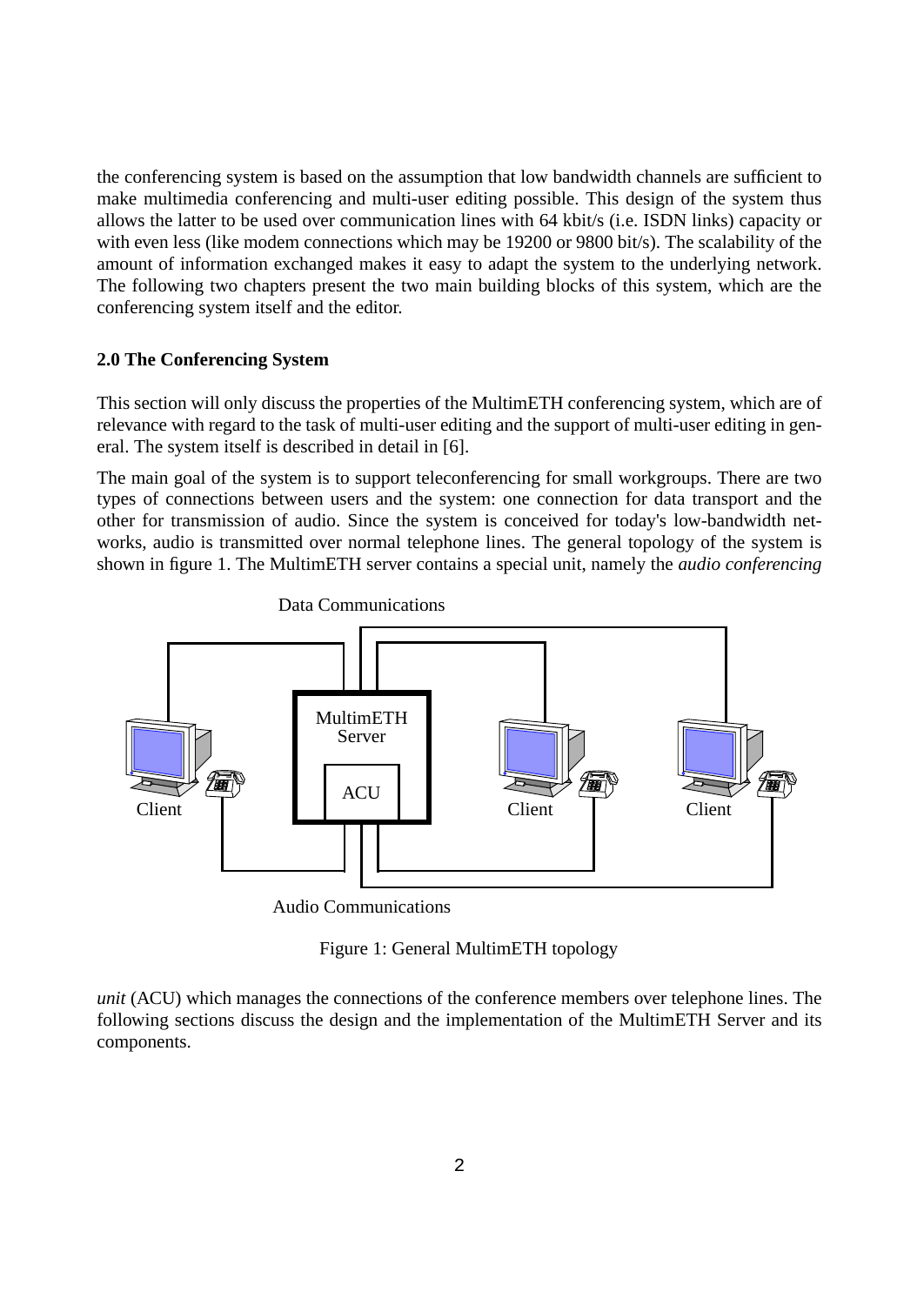## **2.1 Data Communications**

The MultimETH server and the corresponding clients (which are used to represent users) communicate over the data communications line by using the OSI Remote Operations Service Element (ROSE) [3]. This infrastructure was chosen in consideration of the project's main goal, which is to demonstrate that OSI protocols can be used for cooperative work with multimedia information, even in the case of slow communication lines. The MultimETH base system provides the transport infrastructure for all other components of the conferencing system, except the audio communications.

Every component of the system (i.e. the server and all clients) contains on the one hand a base part which is used for communication and the basic conferencing functionality, and special parts on the other, which are employed to provide advanced functionality. The base system, consisting of a base server and base clients, is used for the management of users and conferences as well as the access control for conferences. Moreover, the base system provides some conferencing mechanisms such as chatting (a UNIX talk-like communication between two members of a conference), voting (making queries to all conference members) and broadcasting (sending messages to all members of a conference).

The special parts of the components, which are required for advanced functions, also have client and server components which are to be found with the respective base parts. The special parts of each component employ the respective base part (i.e. either client or server) to communicate over the data connection. There are the following special parts:

• Browser

This part is intended to provide access to a *shared workspace* (SWS). It can be considered a central filestore accessible to all members of a conference. This SWS can be used to store documents and other data of interest to the conference. The members of a conference can move data from and to the SWS by applying the browser.

• Network Management

Since MultimETH intends to demonstrate the possibility of transmitting multimedia information over slow communication lines, there is special support for using MultimETH over ISDN links. ISDN connections can be used to connect two separate LANs which are then logically one Network (on layer 2 and above). More details concerning this bridging over ISDN are outlined in [5].

• ACU Management

This part is required to manage the audio connections. As it will be explained in section [2.2](#page-3-0), audio communications are established and managed by a special device: the ACU. This device can be controlled by using the interface for the ACU.

• Multi-user Multimedia Editor

This part will be described in detail in chapter [3.0](#page-4-0). For the conferencing system, however, it is a special part like the others described above. It is necessary to provide the users with the multi-user editing facilities which are required for the collaborative tasks in working groups.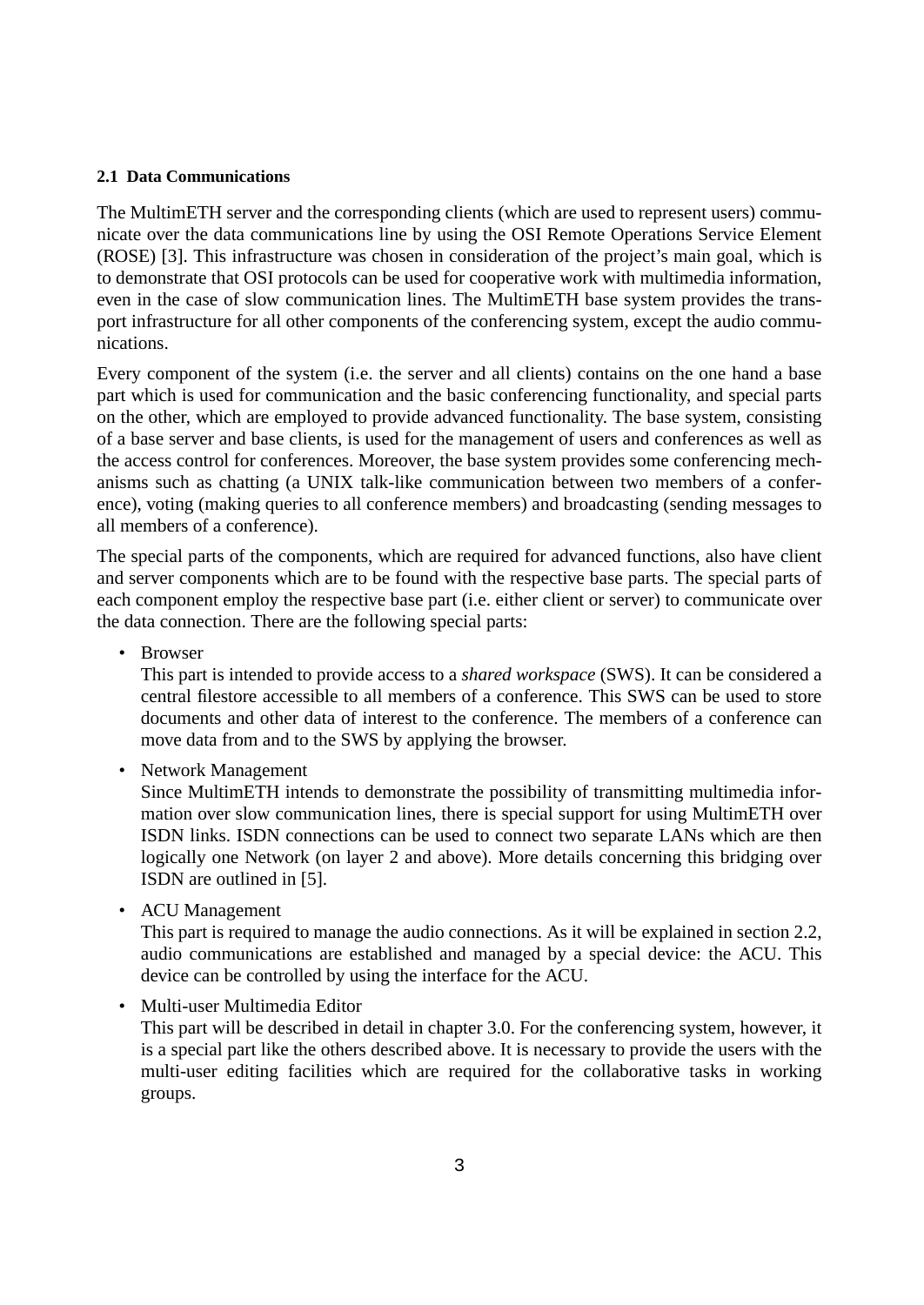<span id="page-3-0"></span>This list gives an overall impression of the functional units of the conferencing system. These units all communicate by using the base part. The base part of every client is responsible for setting up an OSI connection between the server and the client. Data exchange is entirely carried out via OSI remote operations. All special parts make usage of the base part to execute these remote operations. The conferencing system can therefore be regarded as a special multiplexor which uses one network connection for several purposes. See [9] or [2] for a detailed description of the data communication issues.

### **2.2 Audio Communications**

Due to the importance of speech in the collaboration of people (see [4] for a thorough study), audio communications are also incorporated within the MultimETH system. This design decision together with the usage of low bandwidth data communication lines made it necessary to utilize separate audio channels. Within the system, audio is transmitted via normal telephone lines, either analog or digital. A special device, namely the ACU, is responsible for initializing and accepting connections for a conference and for mixing the correct channels together, optionally with some normalization of the volume for different telephone connections<sup>1</sup>. The ACU is equipped with analog and digital telephone line boards.

The ACU employs a most flexible method in connecting conference members with each other by means of the *connection matrix* (CM). Applying the CM, it is easy to specify who should speak to whom and who shall hear whom. The CM is simply a matrix of entries which give a weight of how loud a given channel should be heard by every other member with an audio connection<sup>2</sup> to the ACU.

There are some operations which can be performed by the users of audio connections<sup>3</sup>, some of these are only possible for one privileged user who is responsible for managing the audio connections of a conference. The privileged operations include *connect* and *disconnect,* which are used to set up and finish telephone calls to users. The conference system itself stores a directory of the user's phone numbers, i.e. if there is no change to this default, the connect operation can be performed without any additional parameters. Temporary users (which do not belong to the computer conference) can be called. e.g. to have discussions with specialists. At all times, the CM can be manipulated in any way to change the characteristics of how members are connected.

A special mode of audio operation is chatting, where two users are entering a temporary one-toone communication. Every member of an audio conference can request a chat to any other member, and provided the selected chatting partner confirms the request (which is displayed on his terminal), these two users can talk to each other separated from the rest of the conference. When the chatting is finished, they can join the audio conference again. Chatting can be viewed as a special case of forming subgroups within audio conferences.

<sup>&</sup>lt;sup>1)</sup> These functions are implemented using digital audio signals and a DSP for manipulating them.

 $^{2)}$  Since not all of the conference members necessarily need both communication channels, it is possible to join a conference only by means of the data communication or the audio communication, depending however also on the available hardware and the communication needs.

<sup>&</sup>lt;sup>3)</sup> These operations are accessible by using the ACU management special part of the system.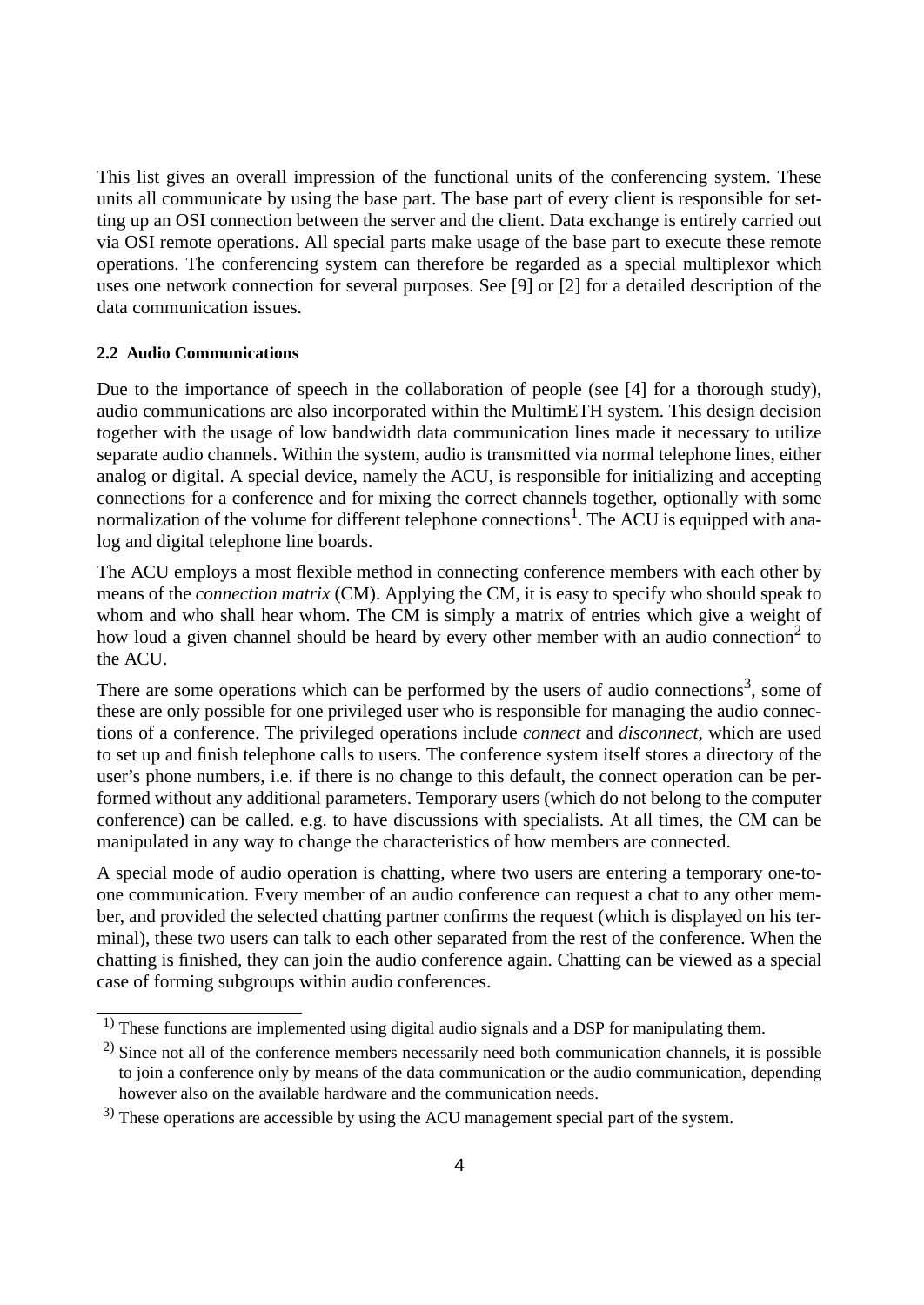## <span id="page-4-0"></span>**3.0 The Editor**

Although the editor is a special part of the MultimETH system, it can also be used as a standalone program. This is possible due to the subdivisioning of the system into the special parts and the transport service provided by the base parts. Another transport medium available is TCP/IP, which we also used for testing purposes during the editor design. The editor is based mainly on two models: the document model and the reservation model.

The document model is an extension of the Andrew Toolkit's (ATK) document model. The ATK, as well as its design and its programming, is described in detail in [1]. In ATK, every document consists of a collection of *objects* which may contain other objects with no limitations about the nesting of objects. An advantage when using the ATK is its extensibility. New media types (or *classes*4) can be added dynamically without changing the system itself. This is possible since each object (or media) type handles its own data and view without any processing by the application which uses this object type.

The MultimETH project added mainly two new insets to the ATK system and to its editor: one representing the document's outmost level, which may be considered the document itself, the other one representing reserved parts (see below) which are necessary for our model of multi-user editing. The rest of the ATK document model remained unchanged, which makes it easy for experienced Andrew users to work with the editor since there are only few new operations to learn.

As stated above, the concept of multi-user editing employs a reservation scheme based on a simple model of user actions. The reservation model of the multi-user editor is shown in figure [2](#page-5-0). When considering this figure, it is important to notice that the content of the document is not restricted to text but may consist of any media type implemented within the editor system (i.e. available with the  $ATK^5$ ). The editing cycle consists of a standard selection mechanism (e.g. making a selection with a mouse) and of four special operations which implement the multi-user awareness. All operations are context sensitive, i.e. they can only be performed in the appropriate context. It is important to recognize that without a reservation, the document is read-only and no user is allowed to alter the document. In this state, the only operation possible is the reserve operation which may be carried out in order to gain write access to part of a document.

*• reserve*

This operation reserves a selected part of a document exclusively for the user who performed the reservation. Reservations are granted by the editor server. A part of a document being reserved, it is not possible for other users to reserve and consequently to change this part. Reservations are granted in a first-come-first-serve manner, which means that if two users simultaneously perform a reserve operation for the same or for two intersecting parts of a document, the user wins whose request is processed first. The second user then has to

<sup>&</sup>lt;sup>4)</sup> Media types are actually implemented as pairs of classes, one class implementing the dataobject, the other class implementing the view. In ATK terminology, each pair is referred to as an *inset*.

<sup>5)</sup> Because multi-user editing requires some kind of access protection, media types which should be properly used with the editor have to implement a procedure for setting them read-only. Unfortunately, most of the media types distributed with the Andrew system do not implement such a procedure.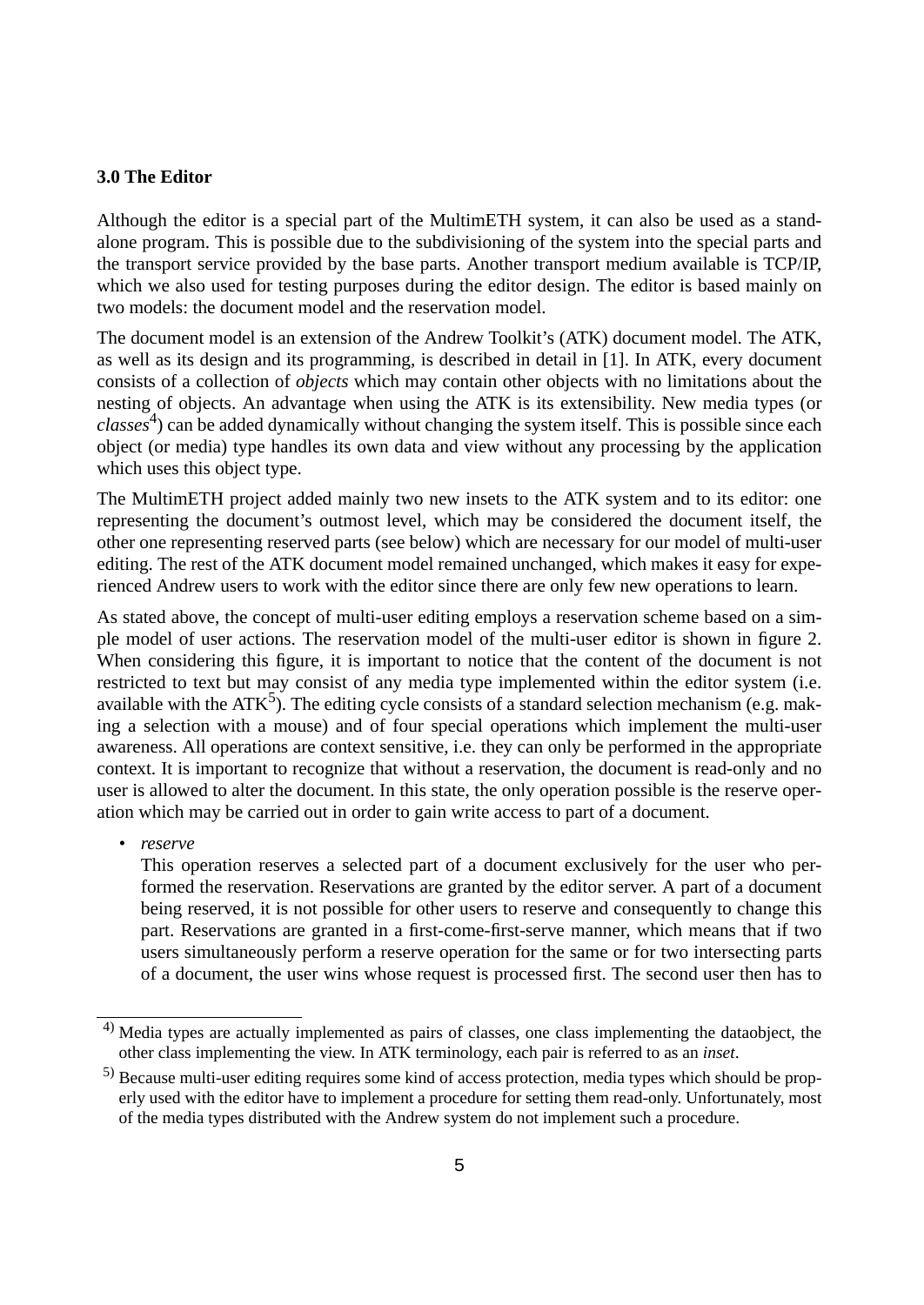<span id="page-5-0"></span>

Figure 2: Reservation Model

wait until the part is again available for reservation. Within the scope of reservations, the document can be worked upon in the same way as when using the normal Andrew editor.

*• submit*

All the changes made within the reservations are only visible locally, for all other users of a multi-user editing sessions do not notice any changes. This strategy saves bandwidth and is based on the assumption that most multi-user editing only needs a restricted level of synchronicity. However, if for any reason a user wants to see the current version of a second user's reservation or wants to propagate his changes to other users without giving up a reservation, the submit operation may be performed. Submit makes an update of a given reservation for all the users concerned, regardless of the fact who requested this update.

For some applications of the system it may be recommendable to have a closer coupling between the users of a collaborative editing session. For this purpose, it is possible to activate an autosubmit function individually for each reservation. Autosubmit periodically submits the actual state of a reservation to all users, which is why it becomes unnecessary to carry out the submit operation manually. Autosubmit can be configured with an upper and a lower bound for the frequency of updates and reacts also sensible to the amount of changes made. Therefore it is possible to configure autosubmit in a way especially suited to the characteristics (and to the associated costs) of the underlying transport medium.

*• commit*

When a user is ready with modifying a reservation, these changes can be accepted and be included as part of the document itself. The commit operation gives up an existing reservation and substitutes the former content (when the reservation was claimed) with the present version of the owner of the reservation. After having made and having committed the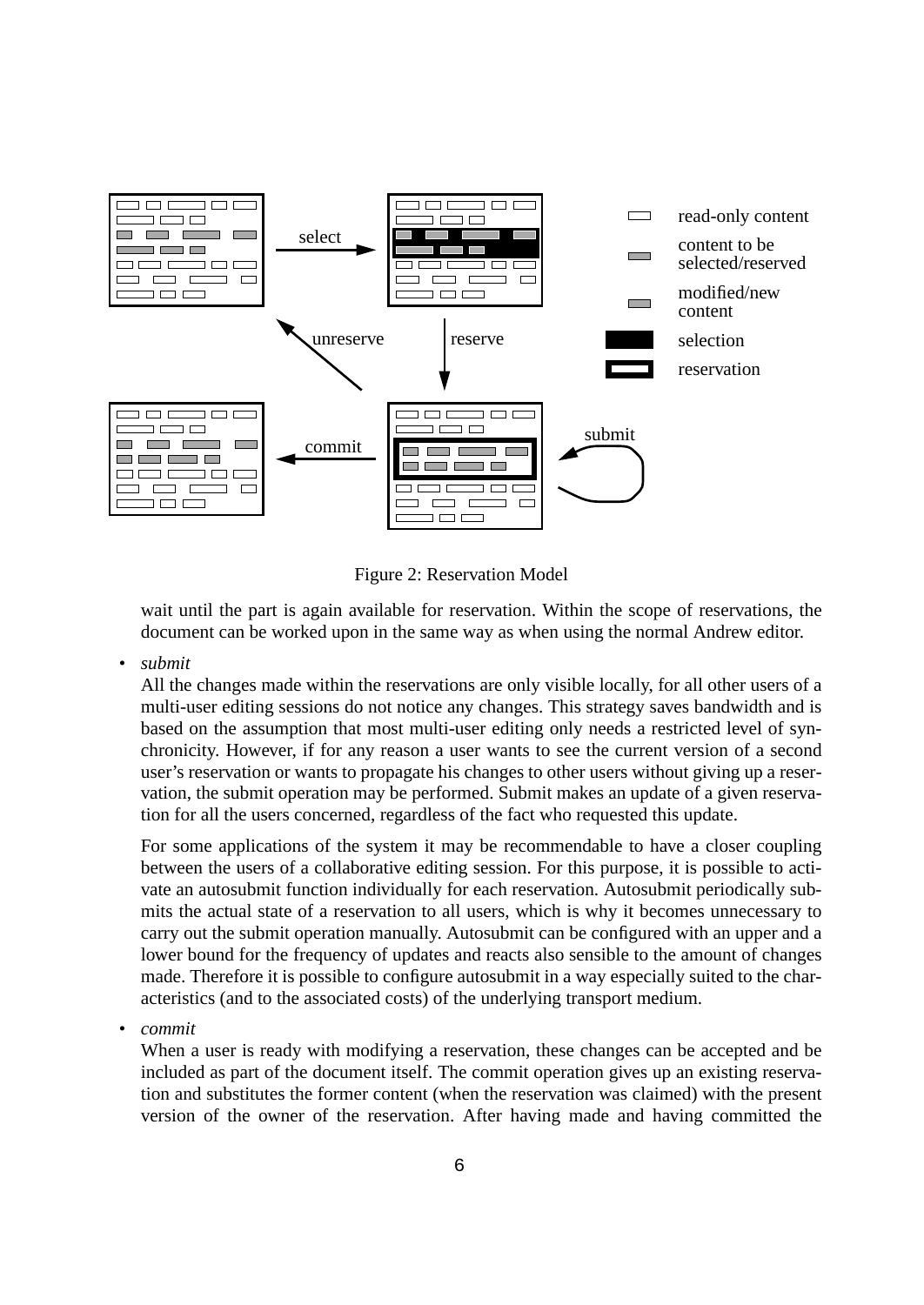changes, the content of the reservation is selectable and thus also reservable by any other user of the editing session.

*• unreserve*

Whenever it is necessary to restore the original content of a reservation, i.e. to discard all changes made during the existence of this reservation, the unreserve operation can be performed. It inserts the original content of the reservation into the document. With the unreserve operation, a reservation-level undo can be applied.

This design of the editor makes it easy to perform collaborative editing thanks to the simplicity of the operations provided. Another useful feature is the *open window* operation, which also is available for each reservation. Normally, reservations are displayed in separate windows, however inside the document's window. From a logical point of view, this is correct, considering the reservation's content still belongs to the document, but sometimes it may be preferable to have a separate window for a reservation. This becomes possible with the open window operation, which allows to open a new window for a reservation. The reservation within the document is then displayed as an icon reminding the user that at this place there is a reserved part of the document. The following chapter will illustrate the usefulness of this feature.

## **4.0 Using the System**

Robinson [8] describes why software should allow users to carry out procedures according to their needs and should not dictate only one sequential path of possible operations. Rather than prescribing one particular way of carrying out a task, there should be a variety of possible ways which are all supported by the system. Each user then has the opportunity of working in the way he wants to and he is used to.

When the MultimETH conferencing and editing system is applied, many possible ways of workgroup interactions are supported. The basic conferencing system provides the user with the functions necessary to define new users, to form conferences, to use special roles within conferences (such as, e.g. chairperson or secretary), to query the system about existing and running conferences, etc. Users located at remote locations can be integrated by applying the network management part of the system which enables an especially authorized user to connect distinct LANs over ISDN and therefore to make OSI connections possible.

Another level of collaborative work can be achieved by using the browser as a means to store and manage all documents and other data relevant for a conference. The browser makes it easy to transfer data from a local filestore to the SWS and back and can be seen as a special file manager which disposes of MultimETH documents, users and of conferences. Moreover, it shows whether a document in the SWS is currently edited or not, which makes it possible to see which documents are locked and which can be moved or deleted. The editor can be started by selecting a document and pressing a button, the browser then decides whether a new editing session is started or the user joins an already existing one (provided his access rights are sufficient).

The editor itself supports collaborative work on documents in many different ways. Depending on how the editor's features and the mechanisms of the conferencing system are used, it is possible to achieve a more synchronous or asynchronous way of editing.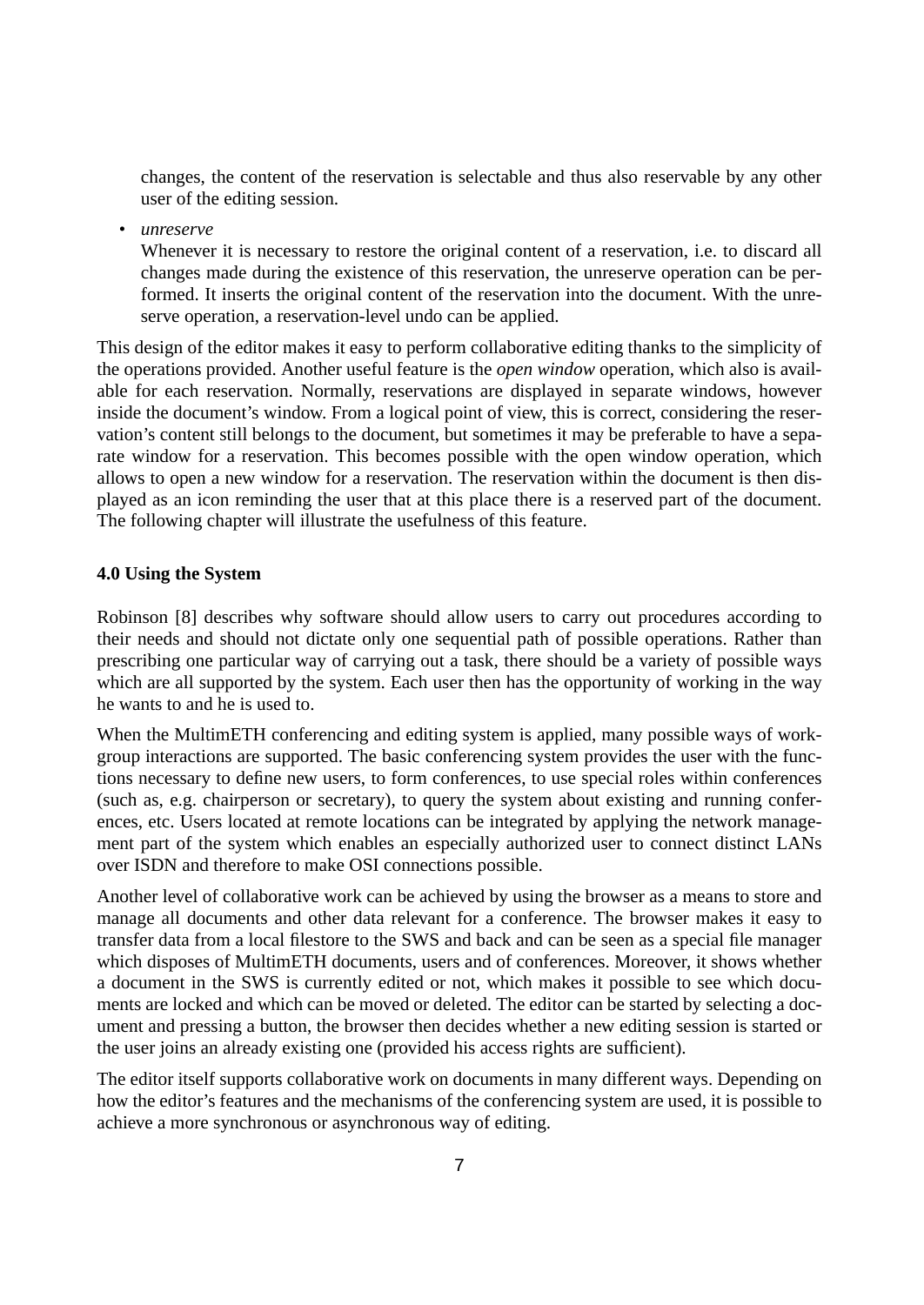*• Synchronous collaborative editing*

If two or more users are editing synchronously not only the same document but also the same part of it, the communication facilities of the conferencing system (i.e. chat, broadcast or audio communications via telephone) can be used. All users are viewing the same reservation (which incidentally is reserved by the user who actually performs the changes), which is updated frequently with an autosubmit setting which initiates updates in short intervals.

*• Asynchronous collaborative editing*

A more asynchronous style of collaborative editing can be achieved by exploiting the open window command. For each of his reservations, the owner opens a separate window and works within it as if it were a complete document. Using this style of working, users have one window with the view of the whole document and several others with the contents of their reservations. The complete document's window can then be used to see which parts are already reserved and which ones can still be reserved. The interaction with the other conference members can be restricted to querying other users to commit or unreserve reserved parts.

Because of the diversity of available mechanisms for interaction and collaboration, it is easy to adapt the system to the working style preferred by very different users. While a subgroup of people is editing one chapter of a document in a very tightly coupled, nearly synchronous style, using the audio communications facilities, other chapters can be edited by remote users who only submit actual versions every 10 minutes or so and do not communicate with the other users in any way than implicitly by submitting actual versions.

## **5.0 Conclusions**

It has been shown that rather slow communication lines can be used to design and implement a multimedia conferencing and editing system. The data communications are handled by the base system and there are several other parts of the system which are used to provide more advanced functions. One of these parts is the interface to a special device which allows easy configurable and dynamically reconfigurable telephone conferences. The editor, another special part, employs a multimedia document model together with a reservation scheme to provide the users of the system with multi-user editing. The combination of both a conferencing system and a multi-user editor makes it much easier for the user to synchronize his work whenever possible. Asynchronous working styles, however, are also applicable by using the editor only, i.e. without any of the conferencing system's communication methods.

#### **Acknowledgments**

I owe my thanks to all the members of the MultimETH research team, either permanent or temporary, for the work devoted on the design and on the implementation of the system. Hannes Lubich was responsible for the design and implementation of the base conferencing system. Christoph Burkhardt was responsible for designing and implementing the audio communications facilities, whereas Werner Almesberger, Markus Wild and Daniel Bauer helped a lot during the implemen-